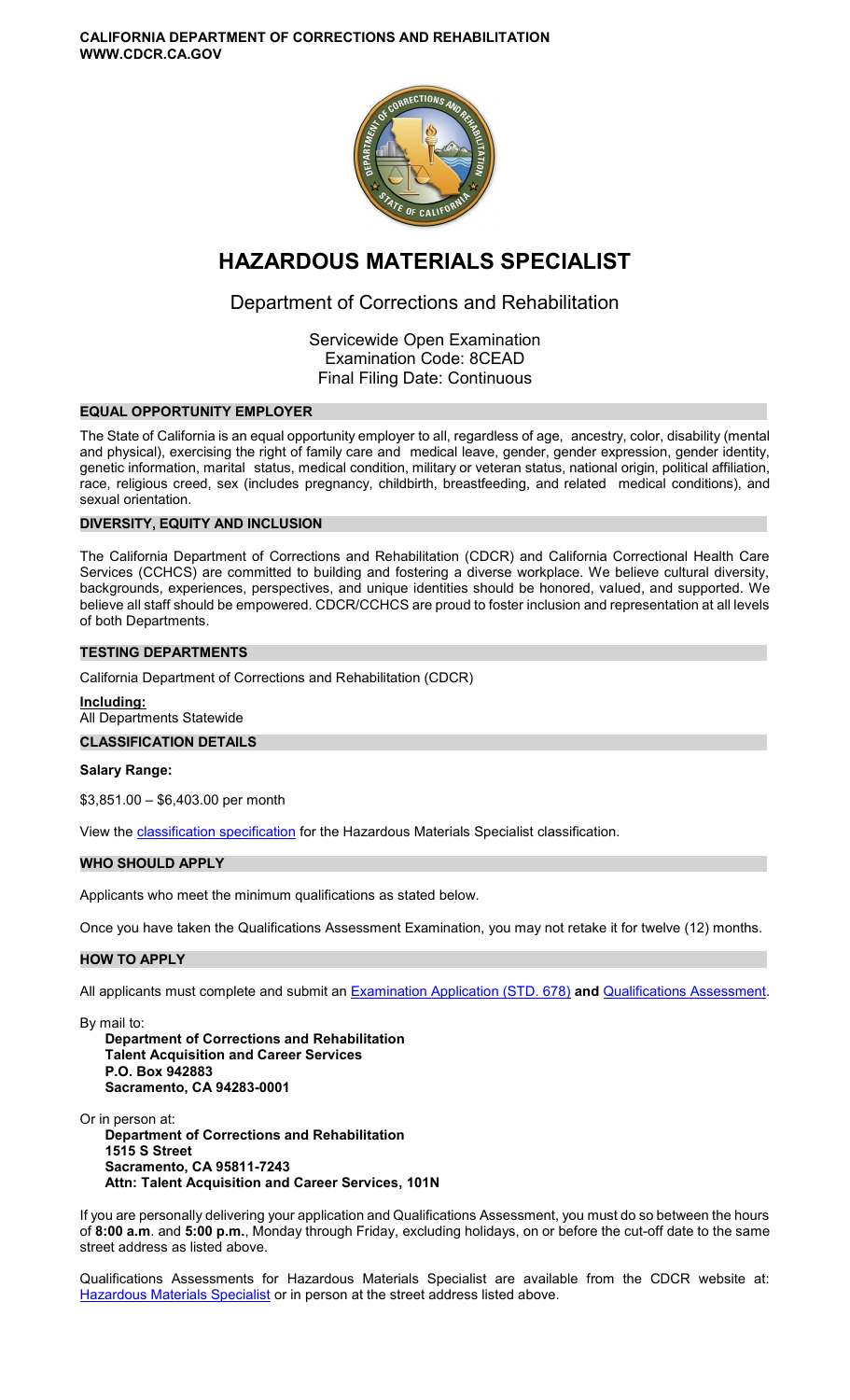#### **HAZARDOUS MATERIALS SPECIALIST BULLETIN RELEASE DATE:** 7/6/2018

Completed applications and all required documents must be received or postmarked by the cut-off date in order to be considered. If an application is received after the cut-off date with a late or missing postmark, the application is considered late and will be included in the next cut-off date for processing. It is the applicant's responsibility to submit their application on time and to ensure the envelope is postmarked if applying by way of U.S. mail or contains proof of timely deposit with a parcel delivery or courier service. Dates printed on Mobile Bar Codes, such as the Quick Response (QR) Codes available at the United States Postal Service (USPS), are not considered postmark dates for the purpose of determining timely filing of an application.

**NOTE:** Only applications with an original signature will be accepted. **SPECIAL TESTING ARRANGEMENTS** 

If you require special testing arrangements due to a verified disability or medical condition, mark the appropriate box on your Examination Application (STD. 678) and you will be contacted to make specific arrangements. You may also contact Talent Acquisition and Career Services at (916) 322-2545.

#### **APPLICATION DEADLINES/REQUIREMENTS**

Candidates must complete and return the Hazardous Materials Specialist Qualifications Assessment along with his/her Examination Application (STD. 678). Candidates who meet the minimum qualifications will have their Qualifications Assessment rated.

All applicants must meet the minimum qualifications for this examination at the time he/she files his/her application.

## **TEST DATE**

Applications will be accepted on a continuous basis.

**Cut off dates for processing will be:** 

| July 2, 2021    | January 3, 2022 | July 1, 2022 |
|-----------------|-----------------|--------------|
| October 1, 2021 | April 1, 2022   |              |

**Note**: *Check back periodically as cut-off dates may be added in the future. Additionally, cut-off dates are subject to change or be cancelled at any time. Such changes or cancellations will be in accordance with civil service laws and rules.* 

Results notices will be mailed 6 - 7 weeks following each cut-off date. Please contact Talent Acquisition and Career Services at (916) 322-2545 if you have not received your notice after 7 weeks.

## **MINIMUM QUALIFICATIONS**

**Education**: Equivalent to graduation from an accredited college or university or equivalent degree approved by the Bureau for Private Postsecondary and Vocational Education under the provisions of California Education Code Chapter 3, Part 59, Division 10, with major work in biological, chemical, physical, environmental, or soil science; environmental health; environmental or sanitary engineering; toxicology; industrial hygiene or a related field. (Registration as a senior in a recognized institution will admit applicants to the examination, but they must produce evidence of graduation or its equivalent before they can be considered eligible for appointment. Additional qualifying experience in hazardous materials management, regulation, analysis, or research; environmental research, monitoring, surveillance, or enforcement; or resource recovery may be substituted for the required education on the basis of one year of qualifying experience for each year of college work for up to a maximum of two years. When substituting experience for education, qualifying education must include a minimum of 30 semester units in natural science from an accredited college or equivalent units from an institution approved by the Bureau for Private Postsecondary and 3, Part 59, Division 10.)

**NOTE**: Equivalent to graduation from college refers to a Bachelor's degree. Applicants must have the number of semester or quarter credits, as well as the required coursework necessary to be awarded a four year Bachelor's degree. **Applicants must include a copy of their unofficial college transcripts or degree with their Examination Application (STD. 678) for verification.** 

## **POSITION DESCRIPTION AND LOCATION(S)**

The Hazardous Materials Specialist is the entry, training, and first working level of the series. Under close supervision, as a trainee, incumbents learn the less responsible, professional work associated with the identification and handling of hazardous materials, and management of hazardous waste. Work products are closely reviewed by supervisors. As the first working level, under general supervision, incumbents assist in work of average difficulty that is characterized by reliance on proven techniques and methodologies. Examples include development of less complex procedures and guidelines for hazardous materials handling, identification and preliminary assessment of hazardous material releases, preparation of permit applications and response to regulatory inspections related to hazardous materials and waste.

Position(s) exist statewide with CDCR.

#### **EXAMINATION PLAN**

**EXAMINATION INTERVIEWS WILL NOT BE HELD.** This examination will consist of a Qualifications Assessment weighted 100%. To obtain a position on the eligible list, applicants must achieve a minimum rating of 70.00% on the Qualifications Assessment.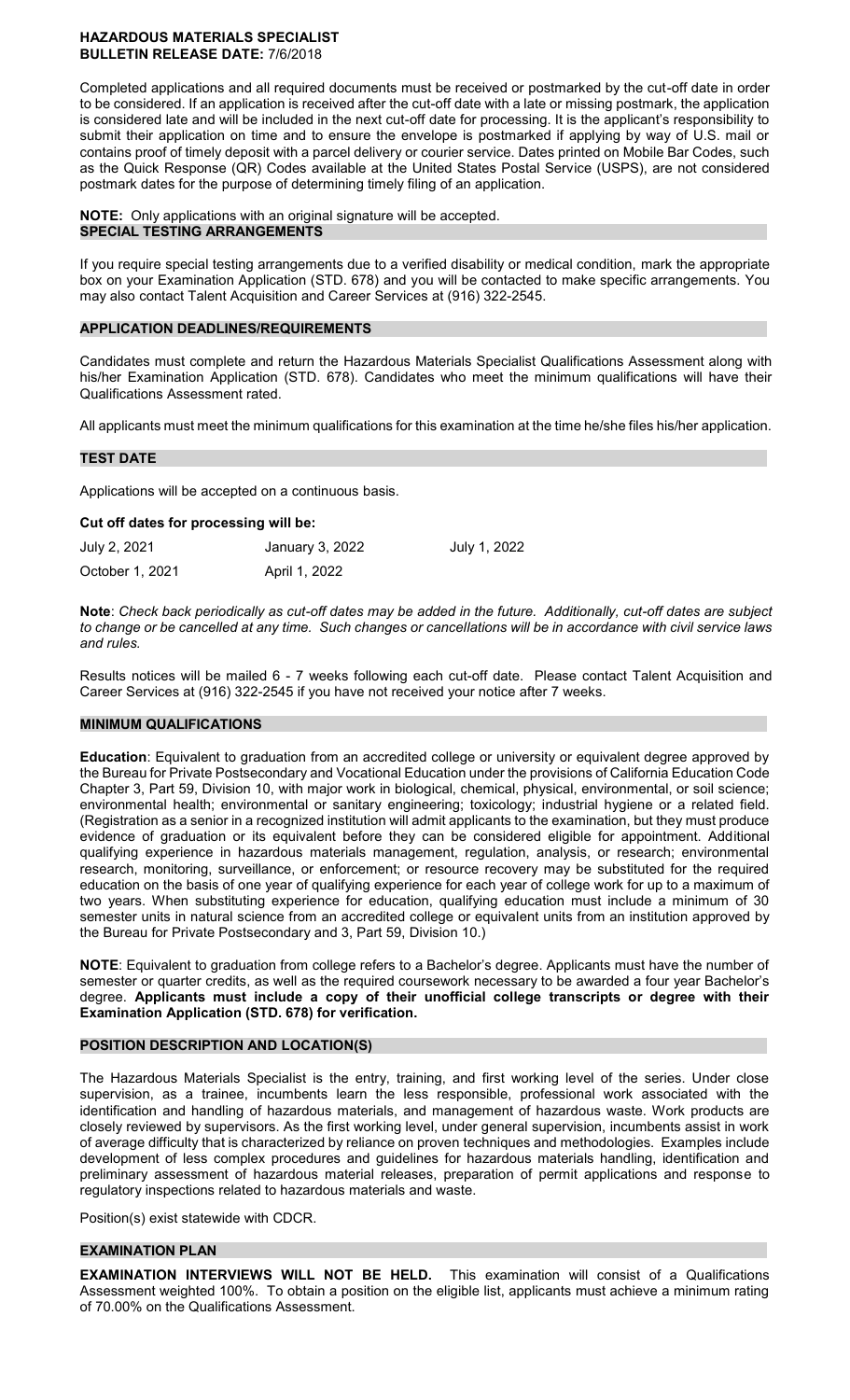#### **HAZARDOUS MATERIALS SPECIALIST BULLETIN RELEASE DATE:** 7/6/2018

The Qualifications Assessment is designed to elicit a range of specific information regarding each candidate's knowledge, skill, abilities, and potential to effectively perform the duties relative to the classification. Candidates who meet the minimum qualifications will have their Qualifications Assessment rated and successful candidates will be placed on an eligible list. **SUBMISSION OF THE QUALIFICATIONS ASSESSMENT IS MANDATORY.**  Candidates who do not submit a completed Qualifications Assessment will be eliminated from this examination.

#### **Qualifications Assessment -- Weighted 100.00%**

**Scope:** Emphasis in the examination will be on measuring competitively, relative to job demands, each candidate's:

#### **Knowledge of:**

- 1. Basic principles of scientific research.
- 2. Chemical, biological, physical, and environmental science.
- 3. Chemical and physical characteristics of hazardous materials and their general effect on human health and the environment.
- 4. Chemical reactions.
- 5. Effect of hazardous materials and their interactions on the environment and statistical methods of analysis.

#### **Ability to:**

- 1. Collect environmental data.
- 2. Analyze and evaluate data and reach sound conclusions.
- 3. Apply scientific methods and principles.
- 4. Analyze situations and take appropriate actions.
- 5. Establish and maintain cooperative relations with local governments and all persons contacted in the work.
- 6. Prepare clear, complete, and technically accurate reports.
- 7. Communicate effectively.

The Job Analysis identifies job duties and job requirements for the classification and may be referenced in preparing for the examination. The Job Analysis for the Hazardous Materials Specialist is available on the CDCR website at: [CDCR Job Analysis.](https://www.cdcr.ca.gov/Career_Opportunities/HR/OPS/Exams/Analysis/index.html)

#### **ELIGIBLE LIST INFORMATION**

The resulting eligible list will be established to fill vacancies for CDCR, including all departments statewide.

Names of successful candidates are merged onto the list(s) in order of final scores, regardless of date. Eligibility expires 12 months after establishment unless the needs of the service and conditions of the list(s) warrant a change in this period.

#### **VETERANS' PREFERENCE/CAREER CREDITS**

Veterans' Preference will be granted in this examination. Veterans who have achieved permanent civil service status are not eligible to receive Veterans' Preference. Career credits will not be granted in this examination.

## **DRUG-FREE STATEMENT**

It is an objective of the State of California to achieve a drug-free State work place. Any applicant for State employment will be expected to behave in accordance with this objective, because the use of illegal drugs is inconsistent with the law of the State, the rules governing civil service, and the special trust placed in public servants.

#### **GENERAL INFORMATION**

**Applications are available** at CDCR, California Department of Human Resources (CalHR), local offices of the Employment Development Department, and through your [CalCareer Account.](https://www.jobs.ca.gov/)

**Veterans' Preference:** California law allows the granting of Veterans' Preference in any **Open** examination. In accordance with Government Code Sections 18973.1 and 18973.5, Veterans' Preference will be awarded as follows: 1) any veteran, widow or widower of a veteran, or spouse of a 100% disabled veteran, who achieves a passing score in an open examination, shall be ranked in the top rank of the resulting eligibility list. Any veteran who has been dishonorably discharged or released is not eligible for Veterans' Preference; 2) Veterans' Preference is not granted once a person achieves permanent civil service status.

Directions to apply for Veterans' Preference are available at the CalHR's website by clicking on the following link: [CalCareer Veterans.](https://jobs.ca.gov/CalHRPublic/Landing/Veterans.aspx) Additional information can also be found at the California Department of Veterans Affairs at [CalVet Veterans.](http://www.calvet.ca.gov/veteran-services-benefits/employment)

**The Department of Corrections and Rehabilitation** reserves the right to revise the examination plan to better meet the needs of the service, if the circumstances under which this examination was planned change. Such revision will be in accordance with civil service laws and rules and all applicants will be notified.

**Examination Locations:** If this examination requires a written test and/or oral interview, they will be scheduled throughout the State at the correctional institutions, youth facilities, and/or parole regions. However, locations of the written test and/or oral interview may be limited or extended as conditions change.

**If you meet the requirements** stated on this examination bulletin, you may take this examination, which is competitive. Possession of the entrance requirements does not assure a place on the eligible list. Your